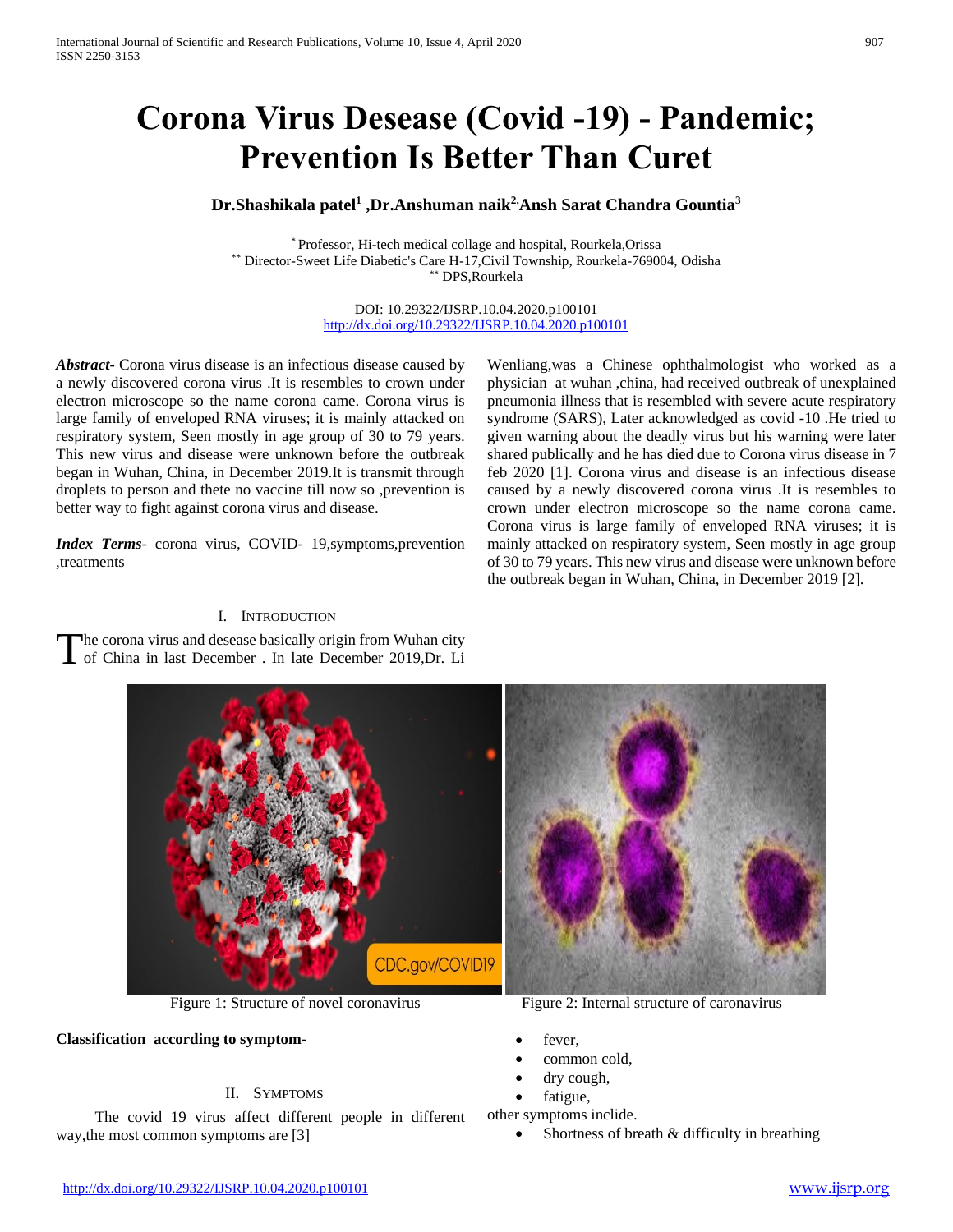- Aches and pains
- Sore throat
- A very people will report nausea & diarrhea

**Warning Signs-**Bluish lips or face, difficult to arouse **Incubation period-**2 to 14 days

**Mode of transmission**-person to person through respiratory droplet

# III. LABORATORY DIAGNOSIS

 In case you feel your symptoms are specific to the coronavirus ,your health care provider can get in touch with CDC and local heaithcare department for testing instructions. The

|                   | Number of cases |  |
|-------------------|-----------------|--|
| Total (worldwide) | 1,349,808       |  |
| <b>USA</b>        | 367,650         |  |
| Spain             | 136,675         |  |
| Italy             | 132,547         |  |
| Germany           | 103,375         |  |
| France            | 98,010          |  |
| China             | 81,740          |  |
| Iran              | 60,500          |  |
| <b>UK</b>         | 51,608          |  |
| Turkey            | 30,217          |  |
| Switzerland       | 21,712          |  |

government set up the specific lab for conducting coronavirus test

in each state.There are different types of test can be done for coronavirus [4] .

- Swab test in this test they can take the sample from nose or throat.
- Nasal aspirate –In this case ,a saline solution will be injected into your nose and then a sample is taken with a light suction.
- Trachial aspirate In this case a bronchoscope is introduce into the lung through mouth and collect the sample from it.
- Sputum test –sputum is thick mucus that is secreted by the lung wall and come out with the cough ,that sputum is collect by the swab for test.
- Blood test In this case,a blood sample is taken from a vein in the arm.
- RT-PCR assay as per WHO guidelines

Decrease in lymphocyte count, hemoglobin, albumin , oxygen saturation increasein neutrophil count ESR,CRP

Resent data – Number of covid -19 cases in INDIA as 10 april 2020 [7].

| ------              |           |        |           |            |
|---------------------|-----------|--------|-----------|------------|
| India<br>covid      | Conformed | Active | Recovered | Deceased   |
| 19<br>till<br>todav |           |        |           |            |
|                     | 4419      | 3968   | 329       | $\cdot$ 22 |

Number of covid -19 cases worldwide as 10 april 2020 [7]-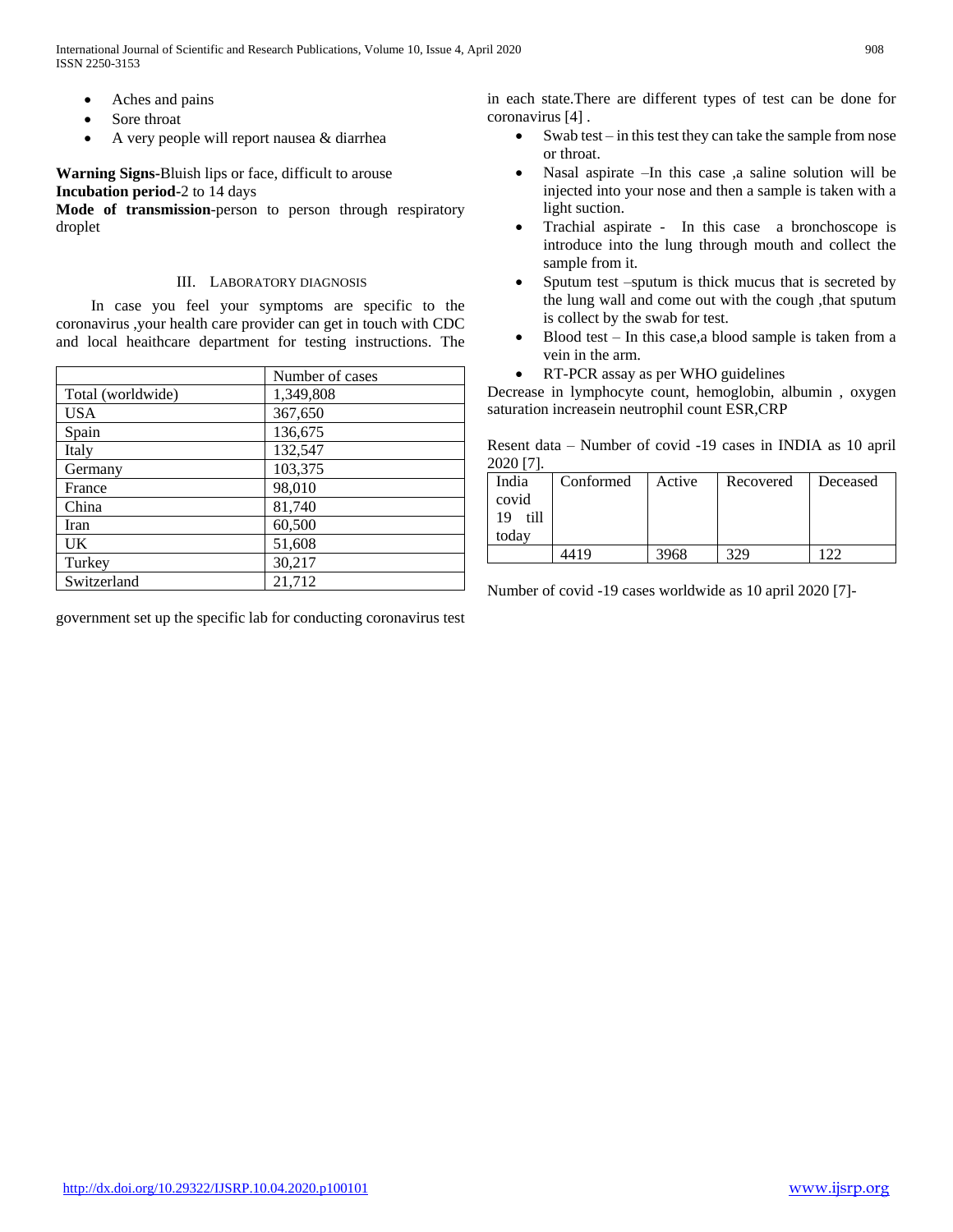# In India, confirmed coronavirus cases now double in a week. China, South Korea and Japan have already a flat curve. Italy, Spain, and Iran double every 2nd to 3rd day.

Cumulative numbers of confirmed cases in selected countries after the 100th case, last updated with the numbers from March 19 and 20 (as per time zone).



# IV. PREVENTION

Social distancing of 1 meter, not to shake hand Quarantine [5],

- Wash your hands regularly with soap and water,or clean them with alcohol based hand wash.
- Avoid touching face
- Cover your mouth and nose with triple layer surgical mask,not to spit in public,
- Avoid consumption of raw or undercooked animal products.
- According to WHO smoker and alcoholics are more prone for covid so please avoid it.

**5. Treatment-**There currently is not a vaccine against developing Covid 19. Antibiotics are alsi because covid 19 is a viral infection  $[6]$ .